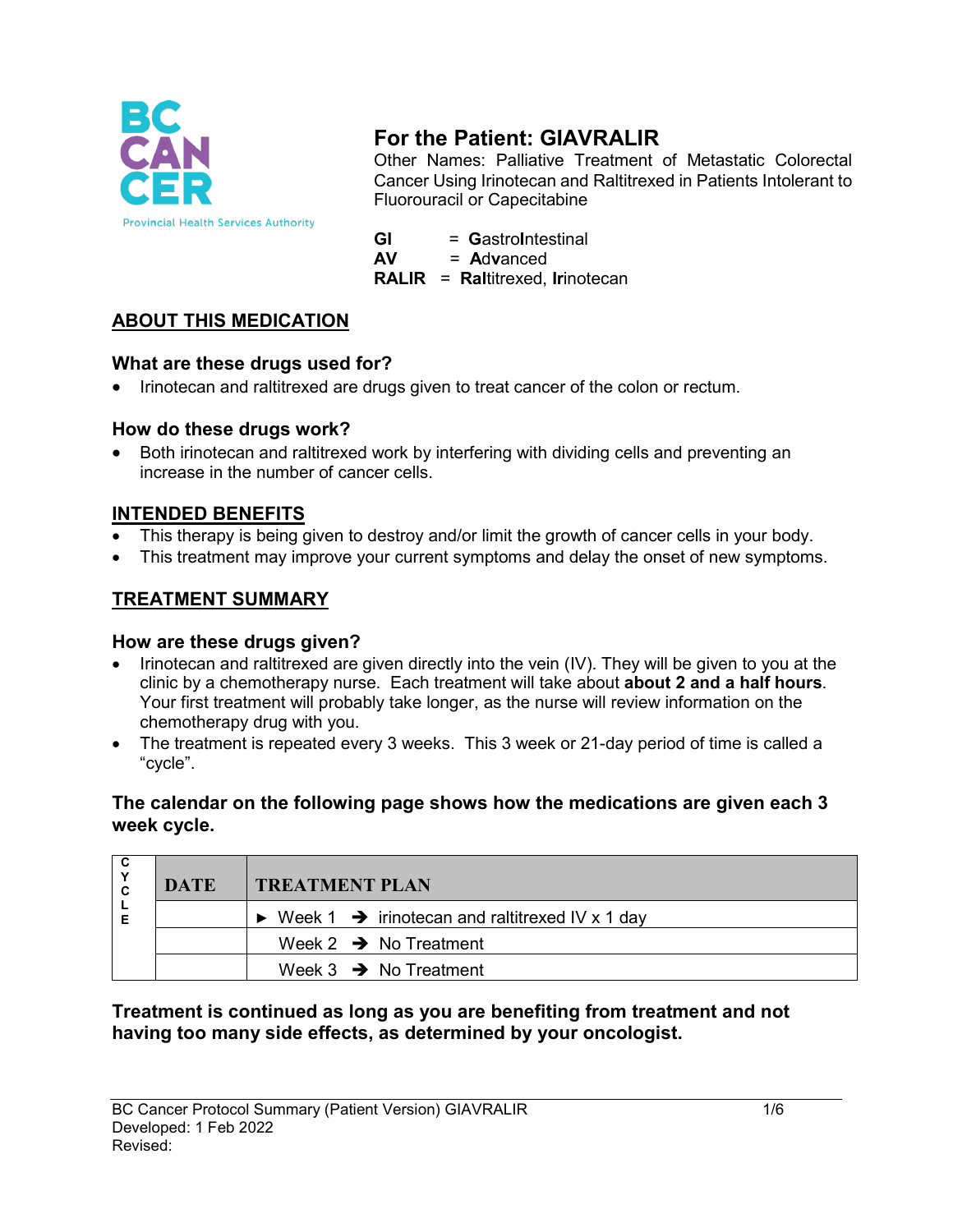#### **What will happen when I get my drugs?**

• A blood test is done each cycle, on or before the first day of each treatment cycle. The dose and timing of your chemotherapy may be changed based on your blood counts and/or other side effects

# .**SIDE EFFECTS AND WHAT TO DO ABOUT THEM**

Unexpected and unlikely side effects can occur with any drug treatment. The ones listed below are particularly important for you to be aware of as they are directly related to the common actions of the drugs in your treatment plan.

Your doctor will review the risks of treatment and possible side effects with you before starting treatment. The chemotherapy nurse will review possible side effects of oxaliplatin and raltitrexed and how to manage those side effects with you on the day you receive your first treatment.

| <b>SERIOUS SIDE EFFECTS</b><br><b>DURING TREATMENT</b>                                                                                                                                                                                                 | <b>MANAGEMENT</b>                                                                                                                                                                                                                                                                                                                                                                                                           |
|--------------------------------------------------------------------------------------------------------------------------------------------------------------------------------------------------------------------------------------------------------|-----------------------------------------------------------------------------------------------------------------------------------------------------------------------------------------------------------------------------------------------------------------------------------------------------------------------------------------------------------------------------------------------------------------------------|
| A flu-like illness may occur shortly after<br>treatment with raltitrexed. You may have<br>fever, chills, headache, muscle aches and<br>joint aches. Flu-like symptoms usually<br>disappear on their own. Fever should last no<br>longer than 24 hours. | Take acetaminophen (e.g. TYLENOL®)<br>$\bullet$<br>every 3-4 hours.<br>Fever (over 100°F or 38°C by an oral<br>$\bullet$<br>thermometer) which occurs more than 48<br>hours after treatment maybe the sign of an<br>infection. Report to your doctor<br>immediately.                                                                                                                                                        |
| Nausea and vomiting may occur after your<br>irinotecan treatment and may last for 24<br>hours. Nausea and vomiting may also occur<br>2-3 days after your raltitrexed treatment.                                                                        | You will be given a prescription for an<br>antinausea drug(s) to take before your<br>chemotherapy treatment and/or at home. It is<br>easier to prevent nausea than treat it once it has<br>occurred, so follow directions closely.<br>Drink plenty of liquids.<br>Eat and drink often in small amounts.<br>Try the ideas in the <b>Practical Tips to Help</b><br>Manage Nausea*                                             |
| <b>Early diarrhea</b> may occur during or shortly<br>after an irinotecan treatment (within 24<br>hours). It starts with watery eyes, stomach<br>cramps and sweating.                                                                                   | Tell your nurse or doctor <i>immediately</i> if you<br>$\bullet$<br>have watery eyes, stomach cramps or<br>sweating during or after your treatment.<br>Early diarrhea is treated with a medication<br>$\bullet$<br>called atropine, which is injected into a vein<br>or under your skin. If your cancer centre is<br>closed, your cancer doctor may tell you to go<br>to your Hospital Emergency for atropine<br>treatment. |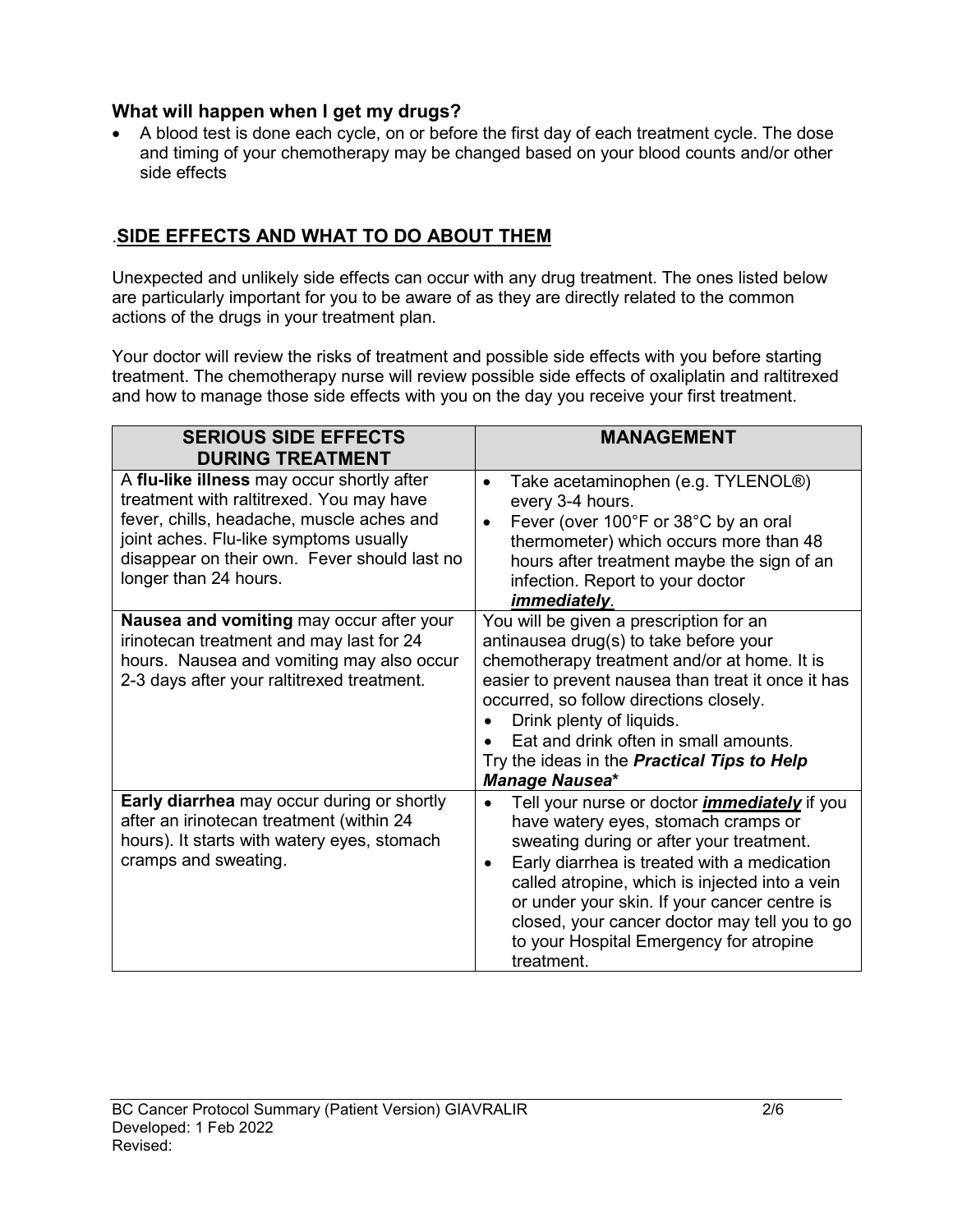| <b>SERIOUS SIDE EFFECTS</b><br><b>DURING TREATMENT</b>                                                                                                                                                                                                                                                            | <b>MANAGEMENT</b>                                                                                                                                                                                                                                                                                                                                                                                                                                                                                                                                                                                                                                                                                                                                                                                                                                                                                                                                                                                                                                                                                                                                                            |
|-------------------------------------------------------------------------------------------------------------------------------------------------------------------------------------------------------------------------------------------------------------------------------------------------------------------|------------------------------------------------------------------------------------------------------------------------------------------------------------------------------------------------------------------------------------------------------------------------------------------------------------------------------------------------------------------------------------------------------------------------------------------------------------------------------------------------------------------------------------------------------------------------------------------------------------------------------------------------------------------------------------------------------------------------------------------------------------------------------------------------------------------------------------------------------------------------------------------------------------------------------------------------------------------------------------------------------------------------------------------------------------------------------------------------------------------------------------------------------------------------------|
| Late diarrhea may occur one day to several<br>days after an irinotecan treatment. It starts<br>with stools more lo                                                                                                                                                                                                | Late diarrhea must be treated immediately<br>with loperamide 2 mg tablets (eg,<br>Imodium <sup>®</sup> ):<br>Take <b>TWO tablets</b> at the first sign of loose<br>$\bullet$<br>or more frequent stools than usual.<br>Then take <b>ONE tablet</b> every <b>TWO hours</b><br>$\bullet$<br>until diarrhea has stopped for 12 hours.<br>At night, you may take <b>TWO tablets</b> every<br>$\bullet$<br><b>FOUR hours</b> (set your alarm) during the<br>time you usually sleep.<br>This dose is much higher than the<br>$\bullet$<br>package directions. It is very important<br>that you take this higher dose to stop the<br>diarrhea.<br>Always keep a supply of loperamide (eg,<br>have 48 tablets on hand). You can buy<br>loperamide at any pharmacy without a<br>prescription.<br>To help diarrhea:<br>Drink plenty of liquids.<br>٠<br>Eat and drink often in small amounts.<br>• Avoid high fiber foods as outlined in<br>Food Ideas to Help Manage Diarrhea*<br>A dietitian can give you more<br>٠<br>suggestions for dealing with diarrhea<br>If diarrhea does not improve 24 hours after<br>starting loperamide or lasts more than 36 hours,<br>call your doctor. |
| Your white blood cells will decrease 1-2<br>weeks after your treatment. They usually<br>return to normal 3 weeks after your last<br>treatment. White blood cells protect your<br>body by fighting bacteria (germs) that cause<br>infection. When they are low, you are at<br>greater risk of having an infection. | To help prevent infection:<br>• Wash your hands often and always after<br>using the bathroom.<br>• Take care of your skin and mouth.<br>• Avoid crowds and people who are sick.<br>Call your doctor doctor <i>immediately</i> at the first<br>sign of an infection such as fever (over 100°F or<br>38°C by an oral thermometer), chills, cough, or<br>burning when you pass urine.                                                                                                                                                                                                                                                                                                                                                                                                                                                                                                                                                                                                                                                                                                                                                                                           |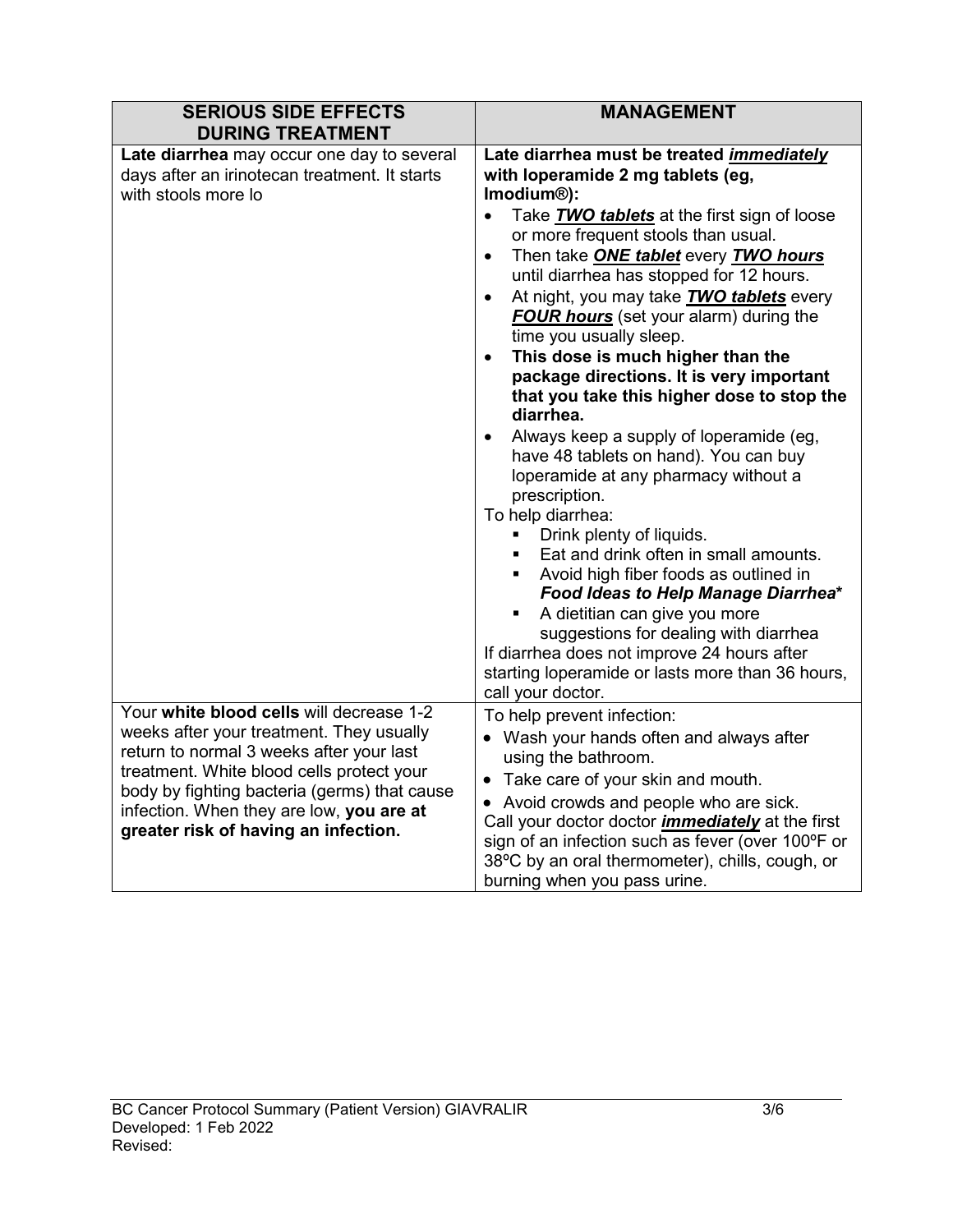| <b>OTHER SIDE EFFECTS</b><br><b>DURING TREATMENT</b>                                                                                                                                                                                                                                                                                                                                                                      | <b>MANAGEMENT</b>                                                                                                                                                                                                                                                                                                                                                                                                                                                                                                                                                                                                                             |
|---------------------------------------------------------------------------------------------------------------------------------------------------------------------------------------------------------------------------------------------------------------------------------------------------------------------------------------------------------------------------------------------------------------------------|-----------------------------------------------------------------------------------------------------------------------------------------------------------------------------------------------------------------------------------------------------------------------------------------------------------------------------------------------------------------------------------------------------------------------------------------------------------------------------------------------------------------------------------------------------------------------------------------------------------------------------------------------|
| Sore mouth may occur during treatment.<br>Mouth sores can occur on the tongue, the<br>sides of the mouth or in the throat. Mouth<br>sores or bleeding gums can lead to an<br>infection.                                                                                                                                                                                                                                   | • Brush your teeth gently after eating and at<br>bedtime with a very soft toothbrush. If your<br>gums bleed, use gauze instead of a brush.<br>Use baking soda instead of toothpaste.<br>Make a mouthwash with $\frac{1}{2}$ teaspoon baking<br>soda or salt in 1 cup warm water and rinse<br>several times a day.<br>• Try soft, bland foods like puddings,<br>milkshakes and cream soups.<br>• Avoid spicy, crunchy or acidic food, and very<br>hot or cold foods.<br>• Try ideas in Food Ideas to Try with a Sore<br>Mouth*.                                                                                                                |
| Swelling of hands, feet or lower legs may<br>occur if your body retains extra fluid.                                                                                                                                                                                                                                                                                                                                      | If swelling is a problem:<br>Elevate your feet when sitting.<br>$\bullet$<br>Avoid tight clothing.<br>$\bullet$                                                                                                                                                                                                                                                                                                                                                                                                                                                                                                                               |
| Headaches may occur. These are usually<br>mild.                                                                                                                                                                                                                                                                                                                                                                           | Take acetaminophen (eg, Tylenol®) every 4-6<br>hours if need, to a maximum of 4 g $(4000 \text{ mg})$<br>per day.                                                                                                                                                                                                                                                                                                                                                                                                                                                                                                                             |
| Tiredness, fatigue and lack of energy may<br>occur. As the number of treatment cycles<br>increase, fatigue may get worse.                                                                                                                                                                                                                                                                                                 | Do not drive a car or operate machinery if<br>you are feeling tired.<br>Try the ideas in the handout titled<br>Fatigue/Tiredness*.                                                                                                                                                                                                                                                                                                                                                                                                                                                                                                            |
| Pain or tenderness may occur where the<br>needle was placed                                                                                                                                                                                                                                                                                                                                                               | Apply cool compresses or soak in cool water for<br>15-20 minutes several times a day.                                                                                                                                                                                                                                                                                                                                                                                                                                                                                                                                                         |
| You may have trouble sleeping.                                                                                                                                                                                                                                                                                                                                                                                            | Talk to your doctor if your trouble in sleeping<br>$\bullet$<br>continues to bother you.<br>This will return to normal when you stop<br>$\bullet$<br>treatment with irinotecan.                                                                                                                                                                                                                                                                                                                                                                                                                                                               |
| Hair loss is common with irinotecan and may<br>begin within a few days or weeks of<br>treatment. Hair loss is rare with raltitrexed.<br>Your hair may thin or you may lose it<br>completely. Your scalp may feel tender. Hair<br>loss may occur on your face and body. In<br>most cases, your hair will grow back once<br>your treatments are over and sometimes<br>between treatments. Colour and texture may<br>change. | Use a gentle shampoo and soft brush.<br>$\bullet$<br>Care should be taken with use of hair spray,<br>bleaches, dyes and perms.<br>Protect your scalp with a hat, scarf or wig in<br>$\bullet$<br>cold weather. Some extended health plans<br>will pay part of the cost of a wig.<br>Cover your head or apply sunblock on sunny<br>days.<br>Apply mineral oil to your scalp to reduce<br>$\bullet$<br>itching.<br>If you lose your eyelashes and eyebrows,<br>٠<br>protect your eyes from dust and grit with a<br>broad-rimmed hat and glasses<br>If hair loss is a problem, refer to Resources<br>٠<br>for Hair Loss and Appearance Changes*. |

\*Please ask your chemotherapy nurse, pharmacist or dietitian for a copy.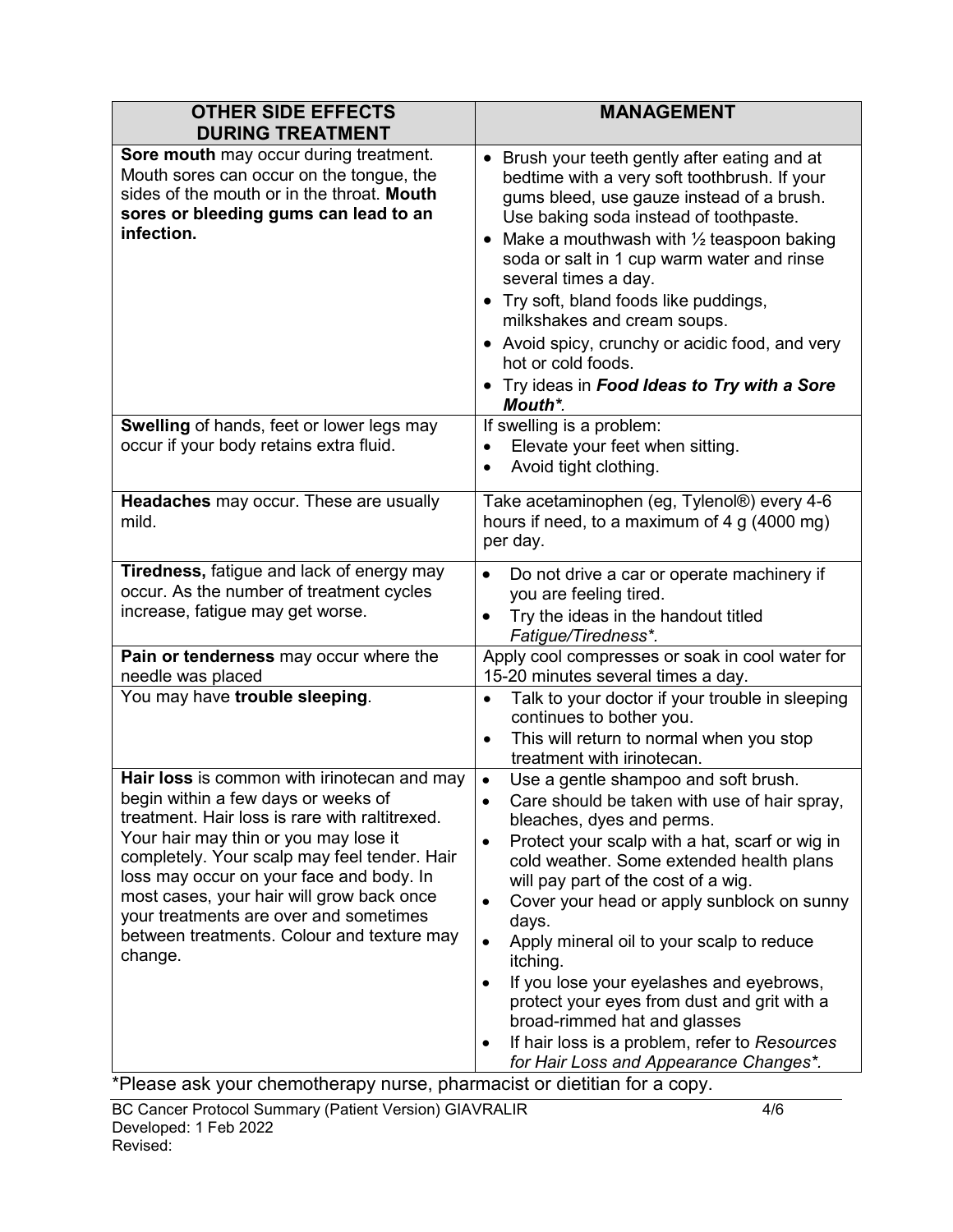# **INSTRUCTIONS FOR THE PATIENT**

- Tell your doctor if you have ever hand an unusual or **allergic reaction** to irinotecan (before starting treatment.
- The **drinking of alcohol** (in small amounts) does not appear to affect the safety or usefulness of irinotecan or raltitrexed.
- Irinotecan and raltitrexed may damage sperm and may harm the baby if used during pregnancy. It is best to **use birth control** while being treated with these drugs, and for 6 months following the last raltitrexed treatment. Tell your doctor right away if you or your partner becomes pregnant. Do not breast feed during treatment.
- Tell doctors or dentists that you are being treated with irinotecan and raltitrexed before you receive any dental treatment.

# **Medication Interactions**

• Other drugs such as folic acid, leucovorin (folinic acid) or vitamin preparations containing folic acid or leucovorin may interact with raltitrexed. Do not take these products the day before or on the day of your raltitrexed treatment. Tell your doctor if you are taking these or any other drugs as you may need extra blood tests or your dose may need to be changed. Check with your doctor or pharmacist before you start taking any new drugs.

# **THE FOLLOWING INFORMATION IS VERY IMPORTANT**

# **SEE YOUR DOCTOR** *OR* **GET EMERGENCY HELP IMMEDIATELY IF YOU HAVE:**

- Signs of an **infection** such as fever (over 100ºF or 38ºC by an oral thermometer); chills; cough; pain or burning when you pass urine.
- Signs of **bleeding problems** such as black tarry stools; blood in urine; pinpoint red spots on skin.
- Signs of **heart** such as fast or uneven heartbeat.
- **Diarrhea** that occurs within the first 24 hours after irinotecan treatment.
- Signs of **severe fluid loss** due to diarrhea such as fainting, light-headedness or dizziness.

## **SEE YOUR DOCTOR AS SOON AS POSSIBLE (DURING OFFICE HOURS) IF YOU HAVE:**

- Severe **diarrhea** that occurs after the first 24 hours *and* does not improve 24 hours after starting loperamide *or* lasts more than 36 hours.
- Signs of **anemia** such as unusual tiredness or weakness.
- Signs of **lung problems** such as shortness of breath or difficulty breathing.
- Signs of **liver problems** such as yellow eyes or skin, white or clay-coloured stools.
- Signs of **heart problems** such as shortness of breath or difficulty breathing, swelling of feet or lower legs.